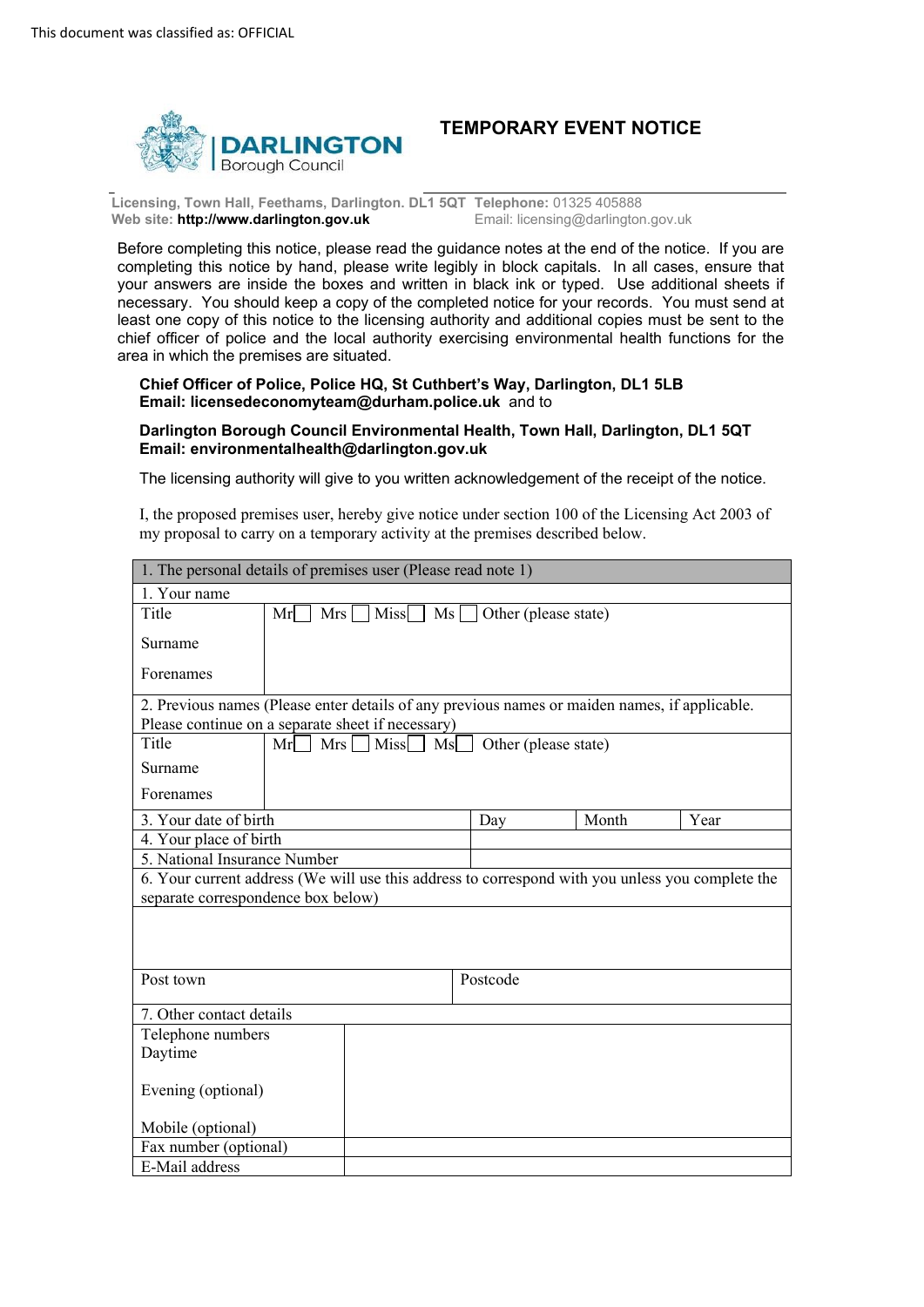| (if available)                                                         |                                                                                                        |
|------------------------------------------------------------------------|--------------------------------------------------------------------------------------------------------|
|                                                                        | 8. Alternative address for correspondence (If you complete the details below, we will use this         |
| address to correspond with you)                                        |                                                                                                        |
|                                                                        |                                                                                                        |
|                                                                        |                                                                                                        |
|                                                                        |                                                                                                        |
|                                                                        |                                                                                                        |
|                                                                        |                                                                                                        |
| Post town                                                              | Postcode                                                                                               |
| 9. Alternative contact details (if applicable)                         |                                                                                                        |
| Telephone numbers:                                                     |                                                                                                        |
| Daytime                                                                |                                                                                                        |
|                                                                        |                                                                                                        |
| Evening (optional)                                                     |                                                                                                        |
|                                                                        |                                                                                                        |
| Mobile (optional)<br>Fax number (optional)                             |                                                                                                        |
| E-Mail address                                                         |                                                                                                        |
| (if available)                                                         |                                                                                                        |
|                                                                        |                                                                                                        |
| 2. The premises                                                        |                                                                                                        |
|                                                                        | Please give the address of the premises where you intend to carry on the licensable activities or, if  |
| (Please read note 2)                                                   | it has no address, give a detailed description (including the Ordnance Survey references)              |
|                                                                        |                                                                                                        |
|                                                                        |                                                                                                        |
|                                                                        |                                                                                                        |
|                                                                        |                                                                                                        |
|                                                                        |                                                                                                        |
|                                                                        | Does a premises licence or club premises certificate have effect in relation to the premises (or any   |
|                                                                        | part of the premises)? If so, please enter the licence or certificate number below.                    |
|                                                                        |                                                                                                        |
| Premises licence number                                                |                                                                                                        |
| Club premises certificate number                                       |                                                                                                        |
|                                                                        | If you intend to use only part of the premises at this address or intend to restrict the area to which |
|                                                                        | this notice applies, please give a description and details below. (Please read note 3)                 |
|                                                                        |                                                                                                        |
|                                                                        |                                                                                                        |
|                                                                        |                                                                                                        |
|                                                                        |                                                                                                        |
| Please describe the nature of the premises below. (Please read note 4) |                                                                                                        |
|                                                                        |                                                                                                        |
|                                                                        |                                                                                                        |
|                                                                        |                                                                                                        |
|                                                                        |                                                                                                        |
| Please describe the nature of the event below. (Please read note 5)    |                                                                                                        |
|                                                                        |                                                                                                        |
|                                                                        |                                                                                                        |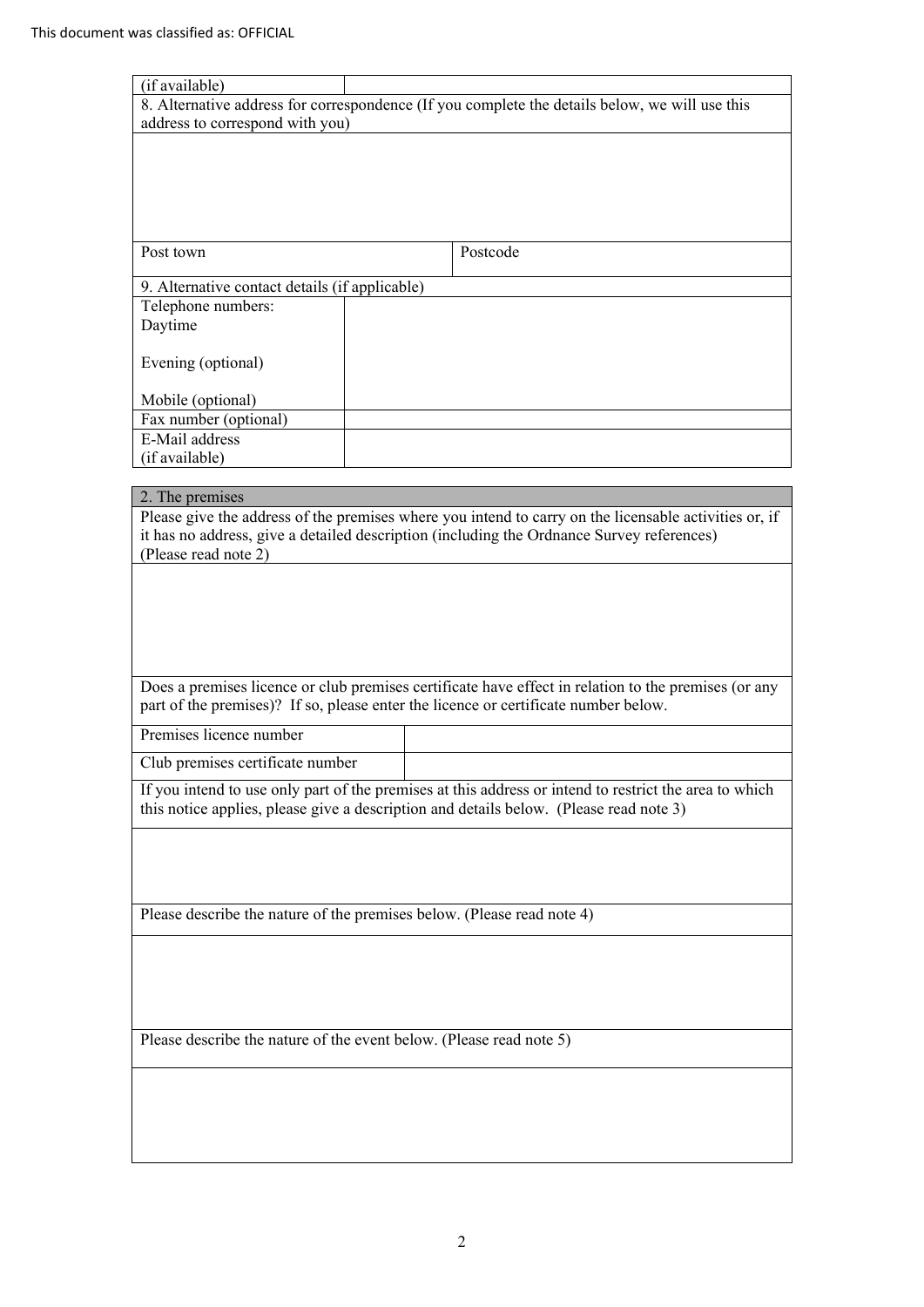| 3. The licensable activities                                                                                                                                                                                                                                         |                       |  |
|----------------------------------------------------------------------------------------------------------------------------------------------------------------------------------------------------------------------------------------------------------------------|-----------------------|--|
| Please state the licensable activities that you intend to carry on at the premises (please tick all<br>licensable activities you intend to carry on). (Please read note 6)                                                                                           |                       |  |
| The sale by retail of alcohol                                                                                                                                                                                                                                        |                       |  |
| The supply of alcohol by or on behalf of a club to, or to the order of, a member<br>of the club                                                                                                                                                                      |                       |  |
| The provision of regulated entertainment (Please read note 7)                                                                                                                                                                                                        |                       |  |
| The provision of late night refreshment                                                                                                                                                                                                                              |                       |  |
| Are you giving a late temporary event notice? (Please read note 8)                                                                                                                                                                                                   |                       |  |
| Please state the dates on which you intend to use these premises for licensable<br>activities. (Please read note 9)                                                                                                                                                  |                       |  |
|                                                                                                                                                                                                                                                                      |                       |  |
| Please state the times during the event period that you propose to carry on licensable activities<br>(please give times in 24 hour clock). (Please read note 10)                                                                                                     |                       |  |
|                                                                                                                                                                                                                                                                      |                       |  |
|                                                                                                                                                                                                                                                                      |                       |  |
| Please state the maximum number of people at any one time that you intend to<br>allow to be present at the premises during the times when you intend to carry on<br>licensable activities, including any staff, organisers or performers. (Please read<br>note $11)$ |                       |  |
| If the licensable activities will include the sale or<br>supply of alcohol, please state whether these will                                                                                                                                                          | On the premises only  |  |
| be for consumption on or off the premises, or both<br>(please tick as appropriate). (Please read note 12)                                                                                                                                                            | Off the premises only |  |
|                                                                                                                                                                                                                                                                      | Both                  |  |

 Please state if the licensable activities will include the provision of relevant entertainment. If so, (including, but not limited to lap dancing and pole dancing). (Please see note 13) please state the times during the event period that you propose to provide relevant entertainment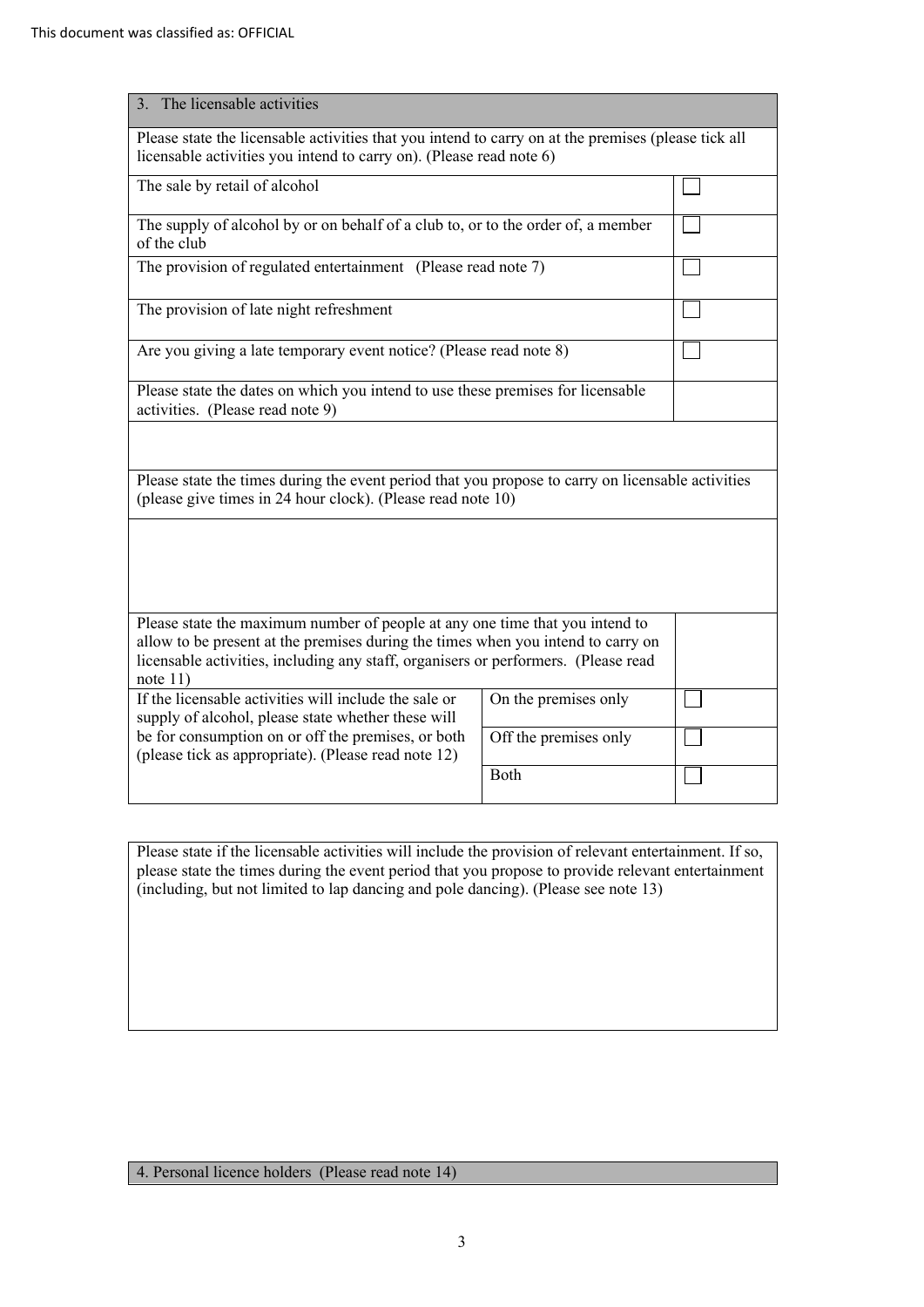| Do you currently hold a valid personal licence?<br>(Please tick)<br>If "Yes" please provide the details of your personal licence below. |  | Yes<br>N <sub>0</sub> |
|-----------------------------------------------------------------------------------------------------------------------------------------|--|-----------------------|
|                                                                                                                                         |  |                       |
| Issuing licensing authority                                                                                                             |  |                       |
|                                                                                                                                         |  |                       |
| Licence number                                                                                                                          |  |                       |
|                                                                                                                                         |  |                       |
| Date of issue                                                                                                                           |  |                       |
| Any further relevant details                                                                                                            |  |                       |

| 5. Previous temporary event notices you have given (Please read note 15 and tick the boxes that<br>apply to you)                                                                                                            |     |          |
|-----------------------------------------------------------------------------------------------------------------------------------------------------------------------------------------------------------------------------|-----|----------|
| Have you previously given a temporary event notice in respect of any premises<br>for events falling in the same calendar year as the event for which you are now<br>giving this temporary event notice?                     | Yes | $\rm No$ |
| If answering yes, please state the number of temporary event notices (including<br>the number of late temporary event notices, if any) you have given for events in<br>that same calendar year                              |     |          |
| Have you already given a temporary event notice for the same premises in<br>which the event period:<br>a) ends 24 hours or less before; or<br>b) begins 24 hours or less after<br>the event period proposed in this notice? |     | N٥       |

| 6. Associates and business colleagues (Please read note 16 and tick the boxes that apply to you)                                                                                                                                                                                                     |     |    |
|------------------------------------------------------------------------------------------------------------------------------------------------------------------------------------------------------------------------------------------------------------------------------------------------------|-----|----|
| Has any associate of yours given a temporary event notice for an event in the<br>same calendar year as the event for which you are now giving a temporary event<br>notice?                                                                                                                           | Yes | No |
| If answering yes, please state the total number of temporary event notices<br>(including the number of late temporary event notices, if any) your associate(s)<br>have given for events in the same calendar year.                                                                                   |     |    |
| Has any associate of yours already given a temporary event notice for the same<br>premises in which the event period:<br>a) ends 24 hours or less before; or<br>b) begins 24 hours or less after<br>the event period proposed in this notice?                                                        | Yes | No |
| Has any person with whom you are in business carrying on licensable activities<br>given a temporary event notice for an event in the same calendar year as the<br>event for which you are now giving a temporary event notice?                                                                       | Yes | No |
| If answering yes, please state the total number of temporary event notices<br>(including the number of late temporary event notices, if any) your business<br>colleague(s) have given for events in the same calendar year.                                                                          |     |    |
| Has any person with whom you are in business carrying on licensable activities<br>already given a temporary event notice for the same premises in which the event<br>period:<br>a) ends 24 hours or less before; or<br>b) begins 24 hours or less after<br>the event period proposed in this notice? | Yes | No |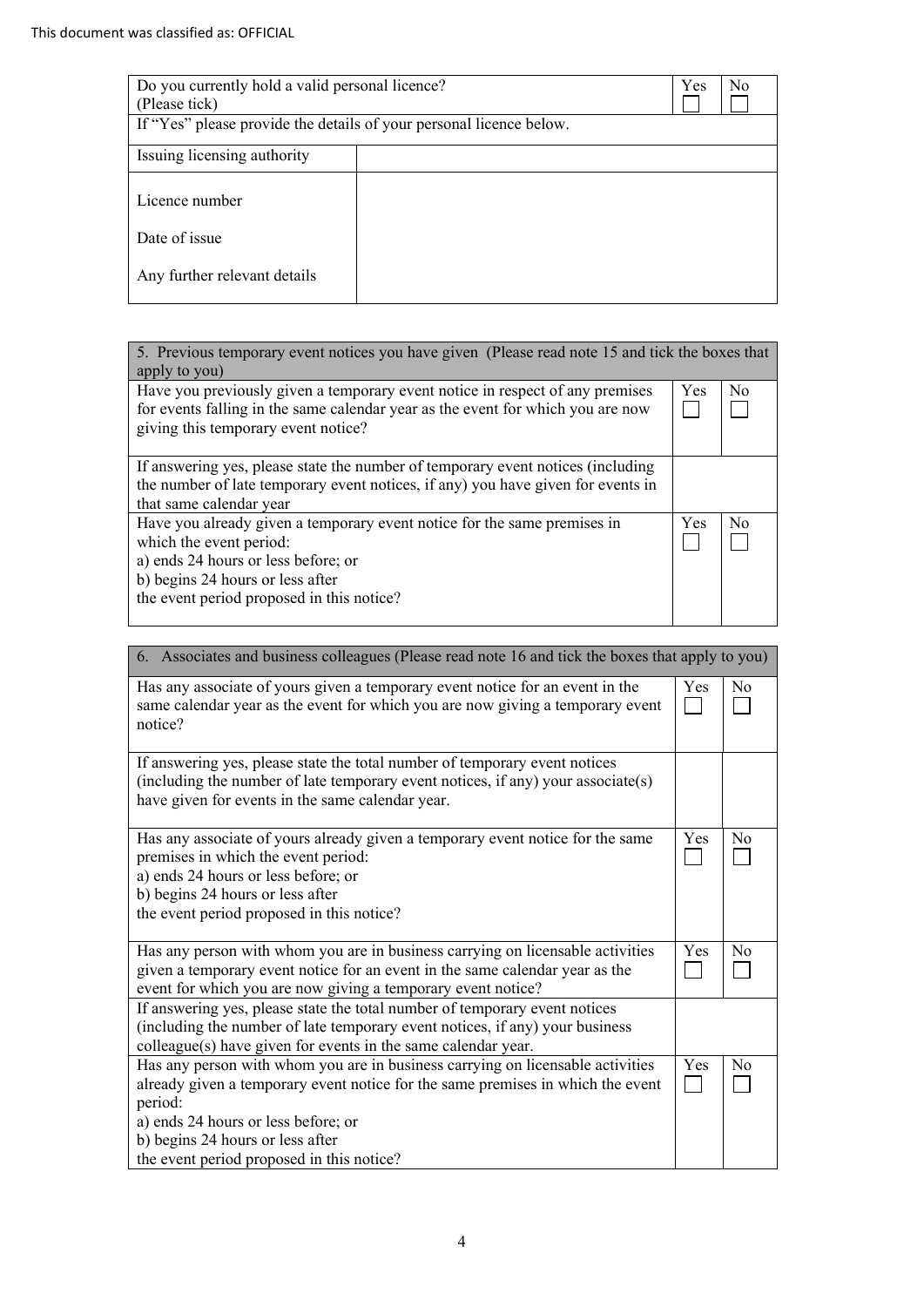| 7. Checklist (Please read note 17)                                                         |  |
|--------------------------------------------------------------------------------------------|--|
| I have: (Please tick the appropriate boxes, where applicable)                              |  |
| Sent at least one copy of this notice to the licensing authority for the area in which the |  |
| premises are situated                                                                      |  |
| Sent a copy of this notice to the chief officer of police for the area in which the        |  |
| premises are situated                                                                      |  |
| Sent a copy of this notice to the local authority exercising environmental health          |  |
| functions for the area in which the premises are situated                                  |  |
| If the premises are situated in one or more licensing authority areas, sent at least one   |  |
| copy of this notice to each additional licensing authority                                 |  |
| If the premises are situated in one or more police areas, sent a copy of this notice to    |  |
| each additional chief officer of police                                                    |  |
| If the premises are situated in one or more local authority areas, sent a copy of this     |  |
| notice to each additional local authority exercising environmental health functions        |  |
| Made or enclosed payment of the fee for the application                                    |  |
|                                                                                            |  |
| Signed the declaration in Section 9 below                                                  |  |
|                                                                                            |  |

8. Condition (Please read note 18)

 described in Section 3 above include the sale or supply of alcohol that all such supplies are made It is a condition of this temporary event notice that where the relevant licensable activities by or under the authority of the premises user.

# 9. Declarations (Please read note 19)

The information contained in this form is correct to the best of my knowledge and belief.

I understand that it is an offence:

 (i) to knowingly or recklessly make a false statement in or in connection with this temporary event notice and that a person is liable on summary conviction for such an offence to a fine of any amount; and

 (ii) to permit an unauthorised licensable activity to be carried on at any place and that a person is liable on summary conviction for any such offence to a fine of any amount, or to imprisonment for a term not exceeding six months, or to both.

| Signature      |  |
|----------------|--|
|                |  |
|                |  |
| Date           |  |
|                |  |
| Name of        |  |
| Person signing |  |

For completion by the licensing authority

| 10. Acknowledgement (Please read note 20)             |                                      |  |
|-------------------------------------------------------|--------------------------------------|--|
| I acknowledge receipt of this temporary event notice. |                                      |  |
| Signature                                             |                                      |  |
|                                                       |                                      |  |
|                                                       | On behalf of the licensing authority |  |
| Date                                                  |                                      |  |
|                                                       |                                      |  |
| Name of                                               |                                      |  |
| Officer signing                                       |                                      |  |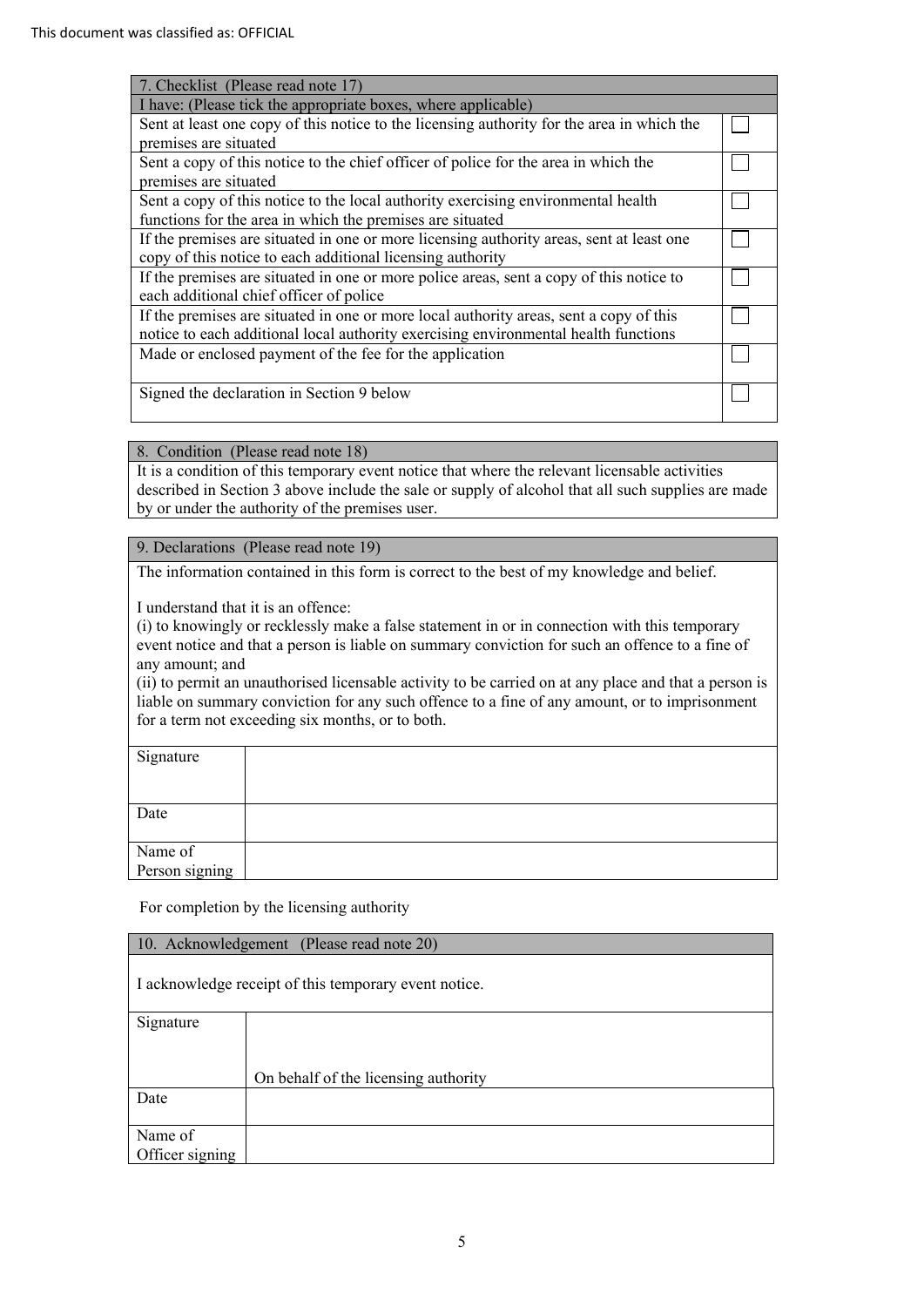### **Notes for Guidance**

#### General

In these notes, a person who gives a temporary event notice is called a "premises user".

 The police and local authority exercising environmental health functions may intervene on the grounds of any of the four licensing objectives (the prevention of crime and disorder, public safety, the prevention of public nuisance, and the protection of children from harm) to prevent the occurrence of an event at which permitted temporary activities are to take place or to agree a modification of the arrangements for such an event. However, the licensing authority will intervene of its own volition in the cases described below.

 First, it will issue a counter notice if there is an objection to a late temporary event notice (see note 8 below).

 Secondly, it may issue a notice in relation to its decision to impose conditions on a temporary event notice (see note 2 below).

 Thirdly, it will issue a counter notice if the first, second, third and fifth of the limits set out below would be exceeded. If any of the limits below are breached or if a counter notice has been issued, any licensable activities taking place would be unauthorised and the premises user would be liable to prosecution. The limitations apply to:

- the number of times a person may give a temporary event notice (50 times per year for a personal licence holder and 5 times per year for other people);
- the number of times a person may give a late temporary event notice (10 times per year for a personal licence holder and 2 times per year for other people);
- • the number of times a temporary event notice may be given in respect of any particular premises (15 times in a calendar year);
- the length of time a temporary event may last for these purposes (168 hours or 7 days);
- • the maximum aggregate duration of the periods covered by temporary event notices at any individual premises (21 days per calendar year); and
- the scale of the event in terms of the maximum number of people attending at any one time (a maximum of 499).

 For the purposes of determining the overall limits of 50 temporary event notices per personal licence holder (in a calendar year) and of 5 for a non-personal licence holder (in a calendar year), temporary event notices given by an associate or a person who is in business with a premises user (and that business involves carrying on licensable activities) count towards those totals. The limits applying to late temporary event notices are included within the overall limits applying to the total number of temporary event notices. Note 16 below sets out the definition of an "associate".

When permitted temporary activities take place, a premises user must ensure that either:

- a copy of the temporary event notice is prominently displayed at the premises; or
- • the temporary event notice is kept at the premises either in his own custody or in the custody of a person present and working at the premises and whom he has nominated for that purpose.

 Where the temporary event notice is in the custody of a nominated person, a notice specifying that fact and the position held by that person must be displayed prominently at the premises.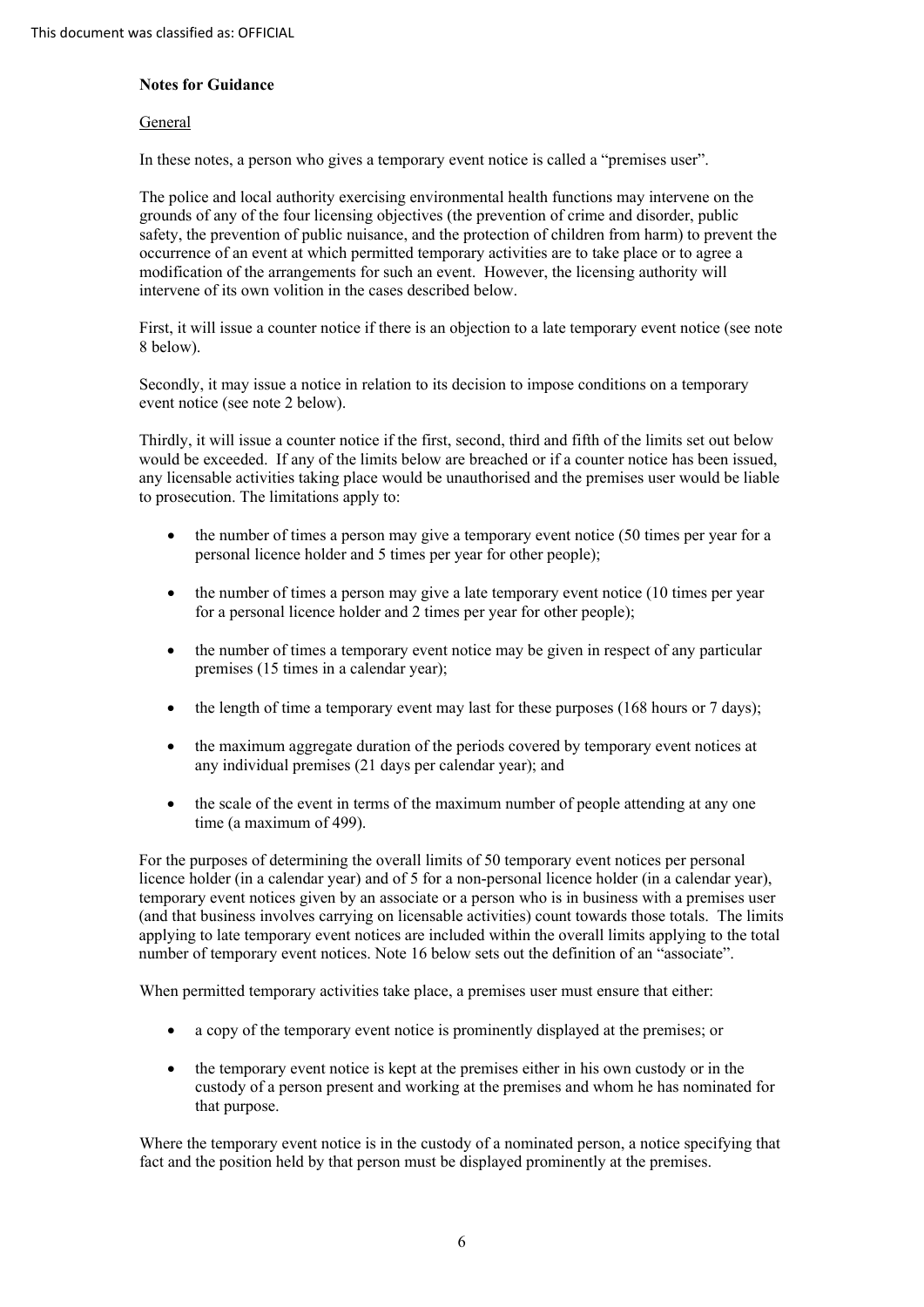Where the temporary event notice or a notice specifying the nominated person is not displayed, a constable or an authorised person (for example, a licensing officer, fire officer or environmental health officer) may require the premises user to produce the temporary event notice for examination. Similarly, where the nominated person has the temporary event notice in his custody, a constable or authorised person may require that person to produce it for examination. Failure to produce the temporary event notice without reasonable excuse would be an offence.

 It should also be noted that the following, among other things, are offences under the Licensing Act 2003:

- • the sale or supply of alcohol to children under 18 years of age (subject to an unlimited fine on conviction);
- • allowing the sale of alcohol to children under 18 ( subject to an unlimited fine on conviction);
- • knowingly allowing the consumption of alcohol on the premises by a person aged under 18 (subject to an unlimited fine, on conviction );
- • allowing disorderly behaviour on the premises (subject to a fine not exceeding level 3 on the standard scale, on conviction);
- the sale of alcohol to a person who is drunk (subject to a fine not exceeding level 3 on the standard scale, on conviction);
- • obtaining alcohol for a person who is drunk (subject to a fine not exceeding level 3 on the standard scale, on conviction);
- • knowingly allowing a person aged under 18 to make any sale or supply of alcohol unless the sale or supply has been specifically approved by the premises user or any individual aged 18 or over who has been authorised for this purpose by the premises user (subject to a fine not exceeding level 1 on the standard scale, on conviction); and
- • knowingly keeping or allowing to be kept on the premises any smuggled goods which have been imported without payment of duty or which have otherwise been unlawfully imported (subject to a fine not exceeding level 3 on the standard scale, on conviction).

 In addition, where the premises are to be used primarily or exclusively for the sale or supply of alcohol for consumption on the premises, it is an offence to allow children under 16 to be present when the premises are open for that purpose unless they are accompanied by an adult. In the case of any premises at which sales or supplies of alcohol are taking place at all, it is an offence for a child under 16 to be present there between the hours of midnight and 5am unless accompanied by an adult. In both instances, the penalty on conviction is a fine not exceeding level 3 on the standard scale, currently £1,000.

# Note 1

 A temporary event notice may only be given by an individual and not, for example, by an organisation or club or business. The individual giving the notice is the proposed "premises user". Within businesses, clubs or organisations, one individual will therefore need to be identified as the proposed premises user.

 If you include an e-mail address in section 1(7) or 1(9), the licensing authority may send to this the acknowledgement of receipt of your notice or any notice or counter notice it is required to give under sections 104A, 106A or 107 of the Licensing Act 2003.

#### Note 2

 For the purposes of the Licensing Act 2003, "premises" means any place. Premises will therefore not always be a building with a formal address and postcode. Premises can include, for example, public parks, recreation grounds and private land.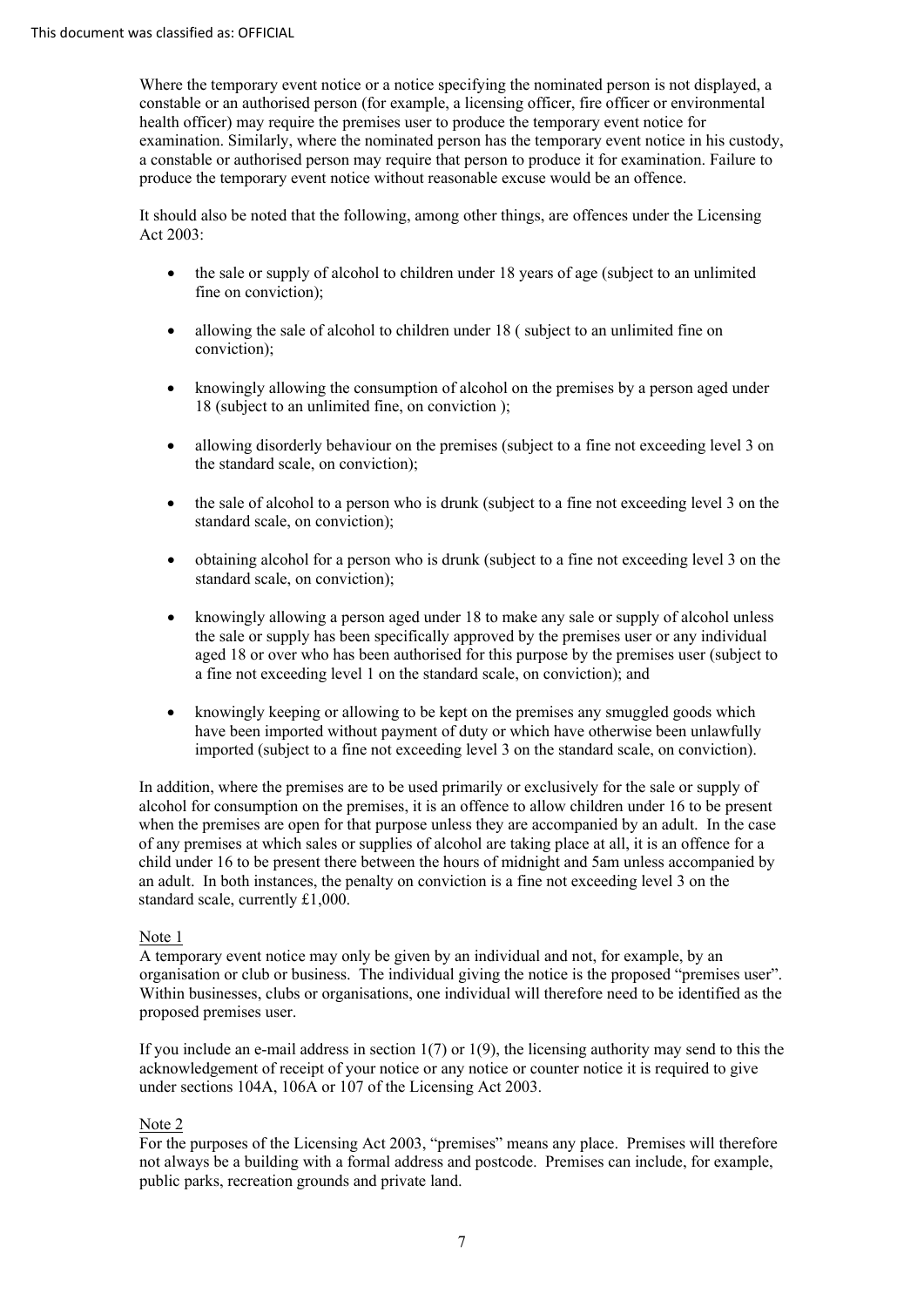If a premises licence or club premises certificate has effect in relation to the premises (or any part of the premises) which you want to use to carry on licensable activities, it is possible that any conditions which apply to the licence or certificate may be imposed on the temporary event notice if certain pre-conditions are met. These pre-conditions are that the police or the local authority exercising environmental health functions object to the notice and the licensing authority decides:

- not to give a counter notice under section 105 of the Licensing Act 2003;
- the conditions apply to the licence or certificate; and
- the imposition of the conditions on the notice would not be inconsistent with the carrying on of the licensable activities under the notice.

## Note 3

 A temporary event notice can be given for part of a building, such as a single room or a plot within a larger area of land. You should provide a clear description of the area in which you propose to carry on licensable activities. This is important as any licensable activities conducted outside the area of the premises protected by the authority of this temporary event notice would be unlawful and could lead to prosecution.

 In addition, when holding the proposed event, the premises user would need to be able to restrict the number of people on the premises at any one time when licensable activities are taking place to less than 500. If more than 499 are on the premises when licensable activities are being carried on, the licensable activities would be unlawful and the premises user would be liable to prosecution. The maximum figure of 499 includes, for example, staff, organisers, stewards and performers.

### Note 4

 A description of the nature of the premises assists the chief officer of police and local authority exercising environmental health functions in deciding if any issues relating to the licensing objectives are likely to arise. You should state clearly that the premises to be used are, for example, a public house, a restaurant, an open field, a village hall or a beer tent.

# Note 5

 A description of the nature of the event similarly assists the chief officer of police and local authority exercising environmental health functions in making a decision as to whether or not to make an objection. You should state clearly that the event taking place at the premises would be, for example, a wedding with a pay bar, the supply of beer at a particular farmers' market, a discotheque, the performance of a string quartet, a folk group or a rock band.

# Note 6

The licensable activities are:

- the sale by retail of alcohol;
- the supply of alcohol by or on behalf of a club to, or to the order of, a member of a club;
- the provision of regulated entertainment; and
- the provision of late night refreshment.

#### Note 7

Regulated entertainment, subject to specified conditions and exemptions, includes:

(a) a performance of a play;

- (b) an exhibition of a film;
- (c) an indoor sporting event;
- (d) a boxing or wrestling entertainment;
- (e) a performance of live music;
- (f) any playing of recorded music;
- (g) a performance of dance; and
- (h) entertainment of a similar description to that falling within  $(e)$ ,  $(f)$  or  $(g)$ .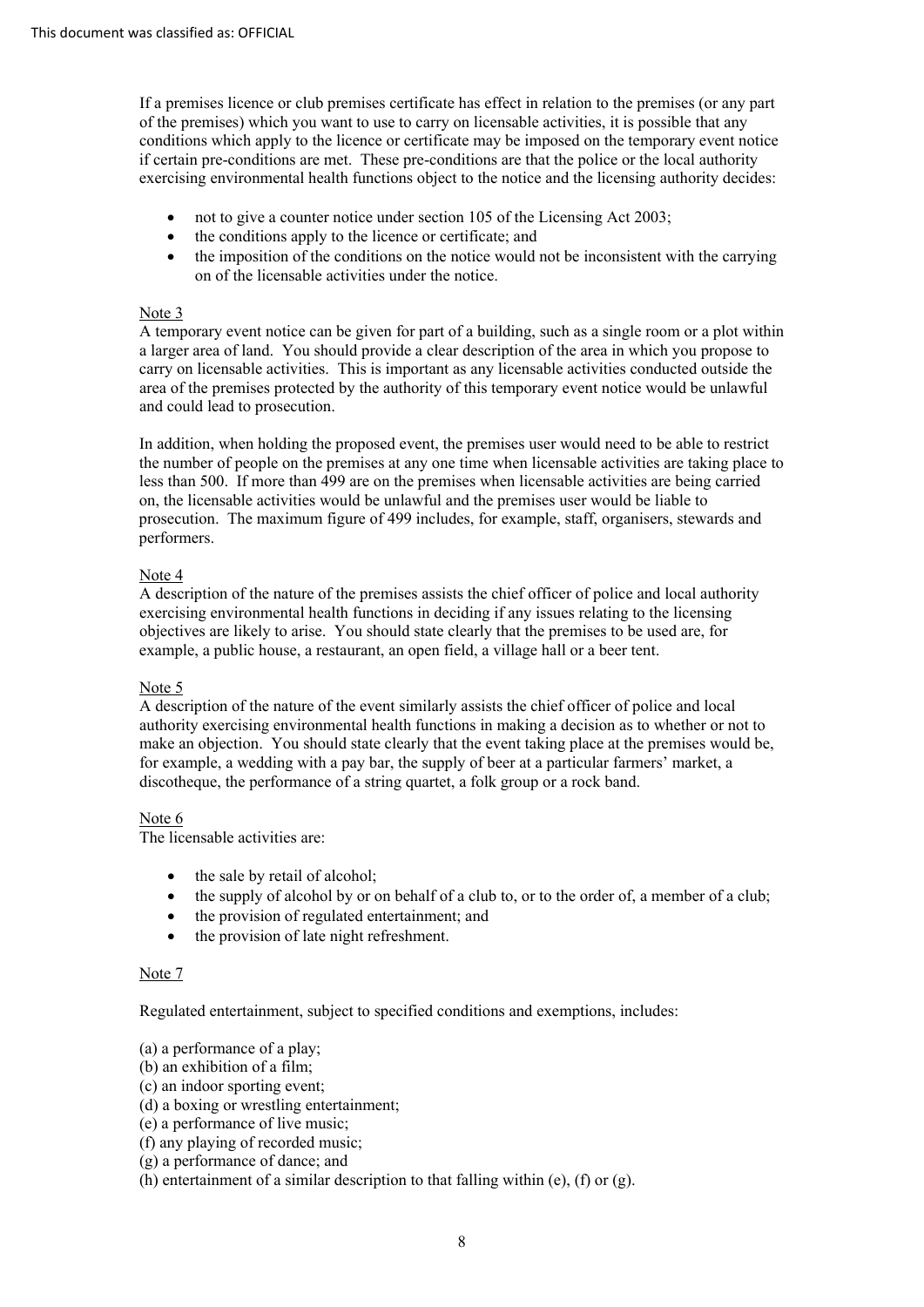In terms of specific regulated entertainments please note that:

- Plays: no licence is required for performances between 08.00 and 23.00 on any day, provided that the audience does not exceed 500.
- day, provided that the audience does not exceed 500. However, a performance • Dance: no licence is required for performances between 08.00 and 23.00 on any which amounts to adult entertainment remains licensable.
- community premises between 08.00 and 23.00 on any day provided that the audience does not exceed 500 and the organiser (a) gets consent to the screening • Films: no licence is required for 'not-for-profit' film exhibition held in from a person who is responsible for the premises; and (b) ensures that each such screening abides by age classification ratings.
- and 23.00 on any day, provided that the audience does not exceed 1000. Indoor sporting events: no licence is required for performances between 08.00
- 08.00 and 23.00 on any day, provided that the audience does not exceed 1000. Combined fighting sports – defined as a contest, exhibition or display which boxing or wrestling entertainment rather than an indoor sporting event. • Boxing or Wrestling Entertainment: no licence is required for a contest, exhibition or display of Greco-Roman wrestling, or freestyle wrestling between combines boxing or wrestling with one or more martial arts – are licensable as a
- Live music: no licence permission is required for:
	- o a performance of unamplified live music between 08.00 and 23.00 on any day, on any premises.
	- o a performance of amplified live music between 08.00 and 23.00 on any day on premises authorised to sell alcohol for consumption on those premises, provided that the audience does not exceed 500.
	- o a performance of amplified live music between 08.00 and 23.00 on any day, in a workplace that is not licensed to sell alcohol on those premises, provided that the audience does not exceed 500.
	- day, in a church hall, village hall, community hall, or other similar community premises, that is not licensed by a premises licence to sell organiser gets consent for the performance from a person who is o a performance of amplified live music between 08.00 and 23.00 on any alcohol, provided that (a) the audience does not exceed 500, and (b) the responsible for the premises.
	- day, at the non-residential premises of (i) a local authority, or (ii) a school, or (iii) a hospital, provided that (a) the audience does not exceed 500, and (b) the organiser gets consent for the performance on the o a performance of amplified live music between 08.00 and 23.00 on any relevant premises from: (i) the local authority concerned, or (ii) the school or (iii) the health care provider for the hospital.
- Recorded Music: no licence permission is required for:
	- any playing of recorded music between 08.00 and 23.00 on any day on premises authorised to sell alcohol for consumption on those premises, provided that the audience does not exceed 500.
	- church hall, village hall, community hall, or other similar community o any playing of recorded music between 08.00 and 23.00 on any day, in a premises, that is not licensed by a premises licence to sell alcohol, provided that (a) the audience does not exceed 500, and (b) the organiser gets consent for the performance from a person who is responsible for the premises.
	- o any playing of recorded music between 08.00 and 23.00 on any day, at the non-residential premises of (i) a local authority, or (ii) a school, or premises from: (i) the local authority concerned, or (ii) the school proprietor or (iii) the health care provider for the hospital. (iii) a hospital, provided that (a) the audience does not exceed 500, and (b) the organiser gets consent for the performance on the relevant
- day, with no limit on audience size for:<br>9 • Cross activity exemptions: no licence is required between 08.00 and 23.00 on any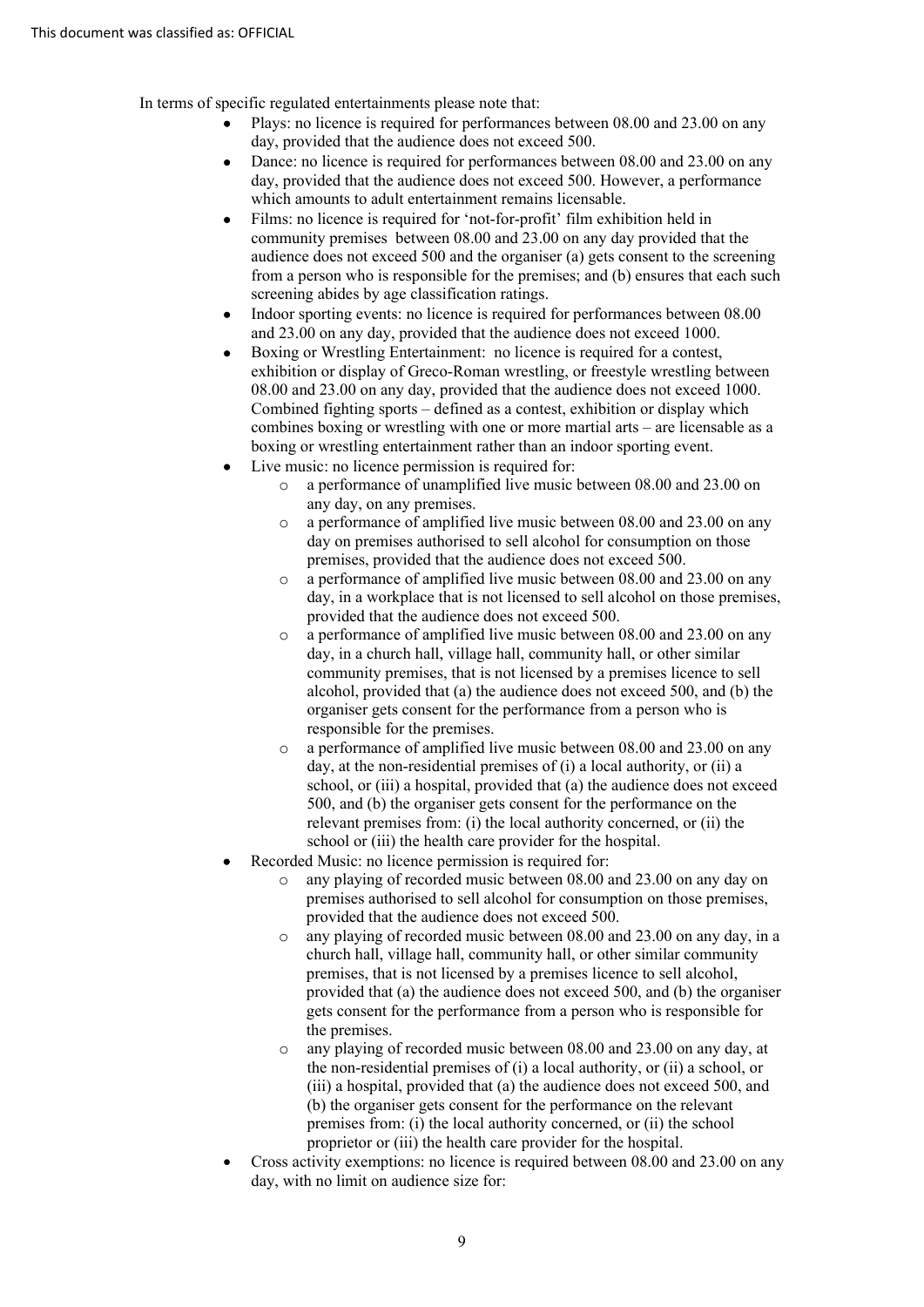- o any entertainment taking place on the premises of the local authority where the entertainment is provided by or on behalf of the local authority;
- o any entertainment taking place on the hospital premises of the health care provider where the entertainment is provided by or on behalf of the health care provider;
- o any entertainment taking place on the premises of the school where the entertainment is provided by or on behalf of the school proprietor; and
- and (b) that the travelling circus has not been located on the same site for more than 28 consecutive days. o any entertainment (excluding films and a boxing or wrestling entertainment) taking place at a travelling circus, provided that (a) it takes place within a moveable structure that accommodates the audience,

more than 28 consecutive days.<br>If you are uncertain whether or not the activities that you propose are licensable, you should contact your licensing authority for further advice.

# Note 8

 Late notices can be given no later than 5 working days but no earlier than 9 working days before the event in relation to which the notice is given. A late notice given later than 5 working days before the event to which it relates will be returned as void and the activities described in it will not be authorised.

 The number of late notices that can be given in any one calendar year is limited to 10 for personal licence holders and 2 for non-personal licence holders. These count towards the total number of temporary event notices (i.e. 50 temporary event notices per year for personal licence holders and 5 temporary event notices for non-personal licence holders).

 If there is an objection from either the police or local authority exercising environmental health functions, the event will not go ahead and a counter notice will be issued.

# Note 9

 The maximum period for using premises for licensable activities under the authority of a temporary event notice is 168 hours or seven days.

### Note 10

 You should state here the times during the event period, for example 48 hours, when you intend to carry on licensable activities. For example, you may not intend to carry on licensable activities throughout the entire 48 hour event period, and may intend to sell alcohol between 8.00 hrs and 23.00 hrs on each of the two days.

# Note 11

 No more than 499 may be on the premises for a temporary event at any one time when licensable activities are being carried on. If you intend to have more than 499 attending the event, you should obtain a premises licence for the event. Your licensing authority should be able to advise you. The maximum figure of 499 includes not only the audience, spectators or consumers but also, for example, staff, organisers, stewards and performers who will be present on the premises.

#### Note 12

 If you indicate that alcohol will be supplied only for consumption on the premises, you would be required to ensure that no person leaves the premises with alcohol supplied there. If such a supply takes place, the premises user may be liable to prosecution for carrying on an unauthorised licensable activity. Similarly, if the premises user gives notice that only supplies of alcohol for consumption off the premises will take place, he/she must ensure that alcohol supplied is not consumed on the premises. The premises user is free to give notice that he/she intends to carry on both types of supplies. For this purpose, the supply of alcohol includes both of the first two licensable activities listed in note 6 above.

#### Note 13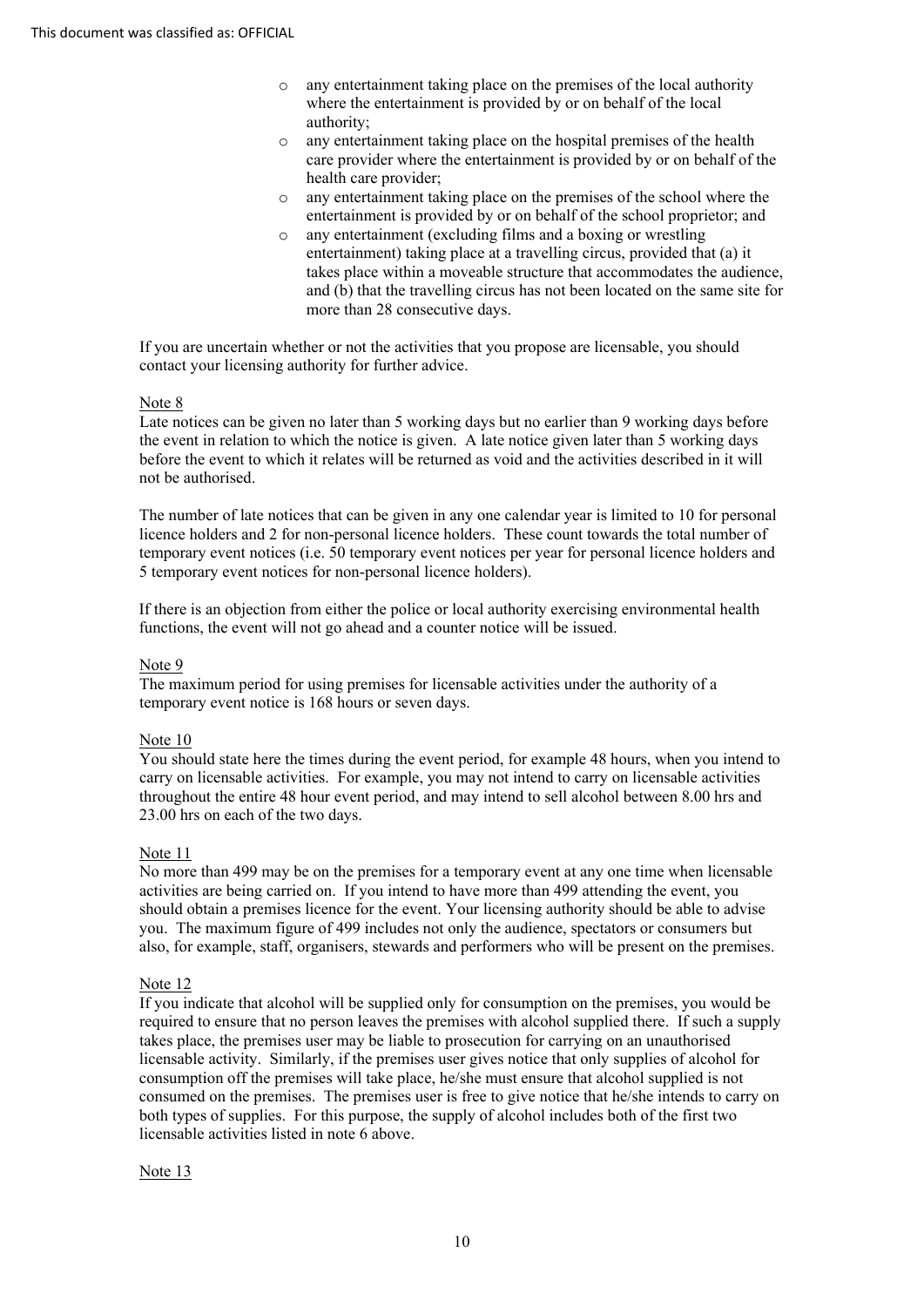1982("the 1982 Act") as *any live performance or any live display of nudity which is of such a nature that, ignoring financial gain, it must reasonably be assumed to be provided solely or*  pole dancing. Relevant entertainment is defined in the Local Government (Miscellaneous Provisions) Act *principally for the purpose of sexually stimulating any member of the audience (whether by verbal or other means*). Relevant entertainment therefore includes, but is not limited to, lap dancing and

 The 1982 Act requires premises which provide relevant entertainment to be licensed under that such entertainment has been provided within a period of 12 months, no such occasion has lasted for more than 24 hours and there has been a period of at least one month between each such occasion are exempt from the requirement to obtain a licence under the 1982 Act. Such premises are likely instead to require an authorisation under the Licensing Act 2003 to be used for such Act for this purpose. Premises at which there have not been more than eleven occasions on which activities as these are a licensable activity (the provision of regulated entertainment — see note 6 above). A temporary event notice may be given for this purpose.

# Note 14

 The holder of a valid personal licence issued under the Licensing Act 2003 may give up to 50 temporary event notices in any calendar year subject to the other limitations in the 2003 Act. A proposed premises user who holds such a licence should give the details requested.

## Note 15

 give up to 50 temporary event notices (including 10 late notices) in any calendar year. An individual who does not hold a personal licence may only give 5 temporary event notices (including 2 late notices) in England and Wales in any calendar year. A calendar year is the As stated under Note 14, a personal licence holder (issued under the Licensing Act 2003) may period between 1st January to 31st December inclusive in any year.

 (15 for each premises, 21 days for each premises, 50 per personal licence holder and 5 for non- holders) for each year. However, only one notice needs to be given. If an event straddles two calendar years, it will count against the limits on temporary event notices

 For the purposes of determining the overall limits of 50 temporary event notices per personal licence holder (in a calendar year) and of 5 for a non-personal licence holder (in a calendar year), temporary event notices given by an associate or a person who is in business with a premises user (and that business involves carrying on licensable activities) count towards those totals. Note 16 below sets out the definition of an "associate".

 If a temporary event notice has been given for the same premises, by the same premises user, and would have effect within 24 hours before the start of the event period under the current proposal or within 24 hours after the end of that period, the temporary event notice given would be void and any licensable activities carried on under it would therefore be unlicensed.

 For the purposes of determining whether or not the required gap of 24 hours is upheld, temporary event notices given by an associate or a person who is in business with a premises user (and that business involves carrying on licensable activities) count as if they had been given by the premises user. Note 16 below sets out the definition of an "associate".

#### Note 16

An "associate" of the proposed premises user is:

- a. the spouse or civil partner of that person;
- b. a child, parent, grandchild, grandparent, brother or sister of that person;
- c. an agent or employee of that person; or
- d. the spouse or civil partner of a person within (b) or (c).

 For these purposes, a person living with another as that person's husband or wife is to be treated as that person's spouse.